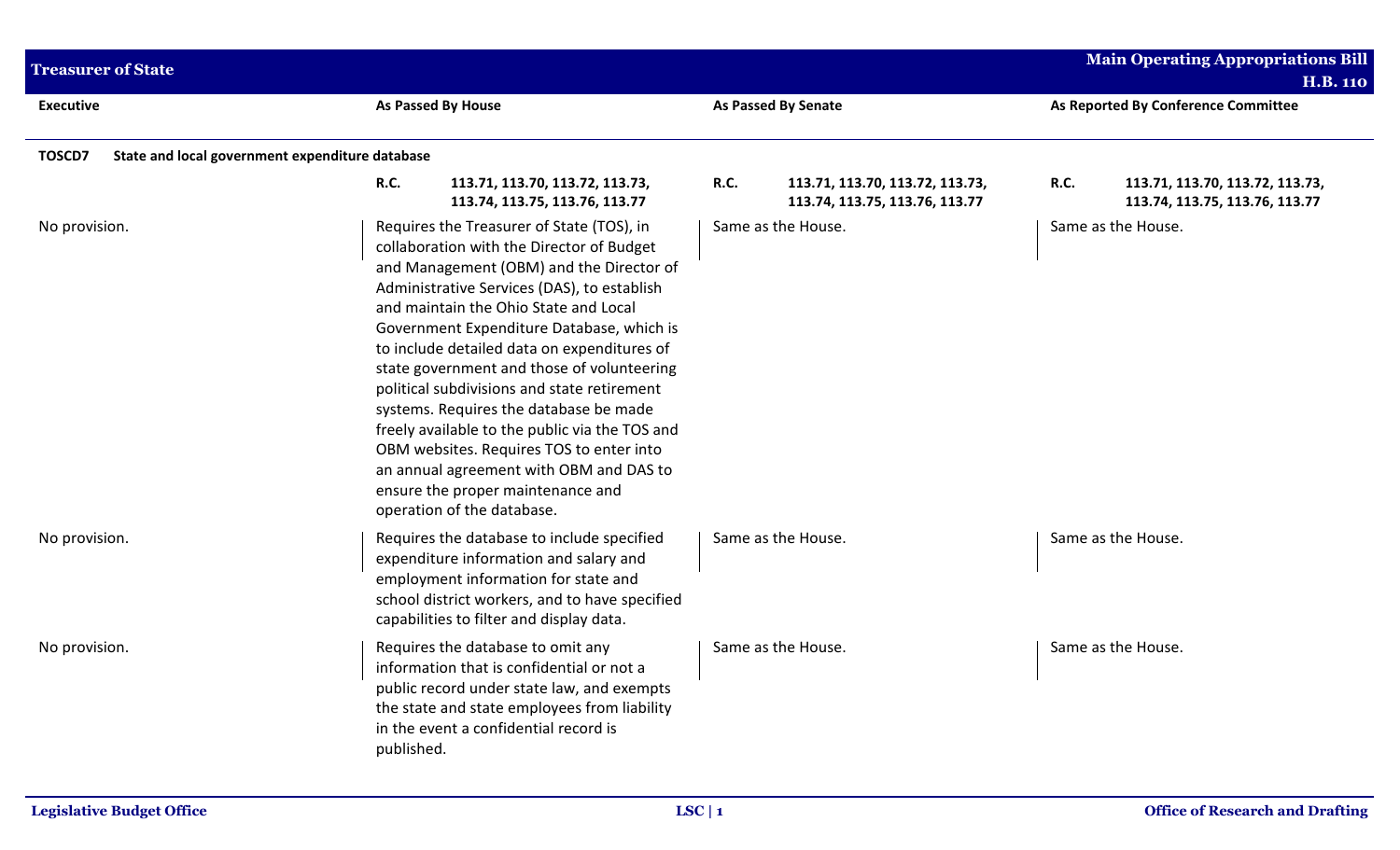| <b>Treasurer of State</b>                                              |                                                                                                                                                                           |                                                                                                                                                                                                                                                                                                                                                              | <b>Main Operating Appropriations Bill</b> |
|------------------------------------------------------------------------|---------------------------------------------------------------------------------------------------------------------------------------------------------------------------|--------------------------------------------------------------------------------------------------------------------------------------------------------------------------------------------------------------------------------------------------------------------------------------------------------------------------------------------------------------|-------------------------------------------|
|                                                                        |                                                                                                                                                                           |                                                                                                                                                                                                                                                                                                                                                              | <b>H.B. 110</b>                           |
| <b>Executive</b>                                                       | As Passed By House                                                                                                                                                        | <b>As Passed By Senate</b>                                                                                                                                                                                                                                                                                                                                   | As Reported By Conference Committee       |
| No provision.                                                          | Allows a political subdivision or state<br>retirement system to publish expenditure<br>information on the database, pursuant to<br>laws governing the database's content. | Same as the House.                                                                                                                                                                                                                                                                                                                                           | Same as the House.                        |
| No provision.                                                          | Requires each state agency to display a link<br>to the database on their website.                                                                                         | Same as the House.                                                                                                                                                                                                                                                                                                                                           | Same as the House.                        |
| No provision.                                                          | Requires TOS to coordinate with OBM to<br>allow for public comment regarding the<br>database's usability.                                                                 | Same as the House.                                                                                                                                                                                                                                                                                                                                           | Same as the House.                        |
|                                                                        | <b>Fiscal effect: Most of these provisions</b><br>codify existing practice of operating Ohio<br>Checkbook website: Checkbook.ohio.gov.                                    | Fiscal effect: Same as the House.                                                                                                                                                                                                                                                                                                                            | Fiscal effect: Same as the House.         |
| Treasurer's investment in negotiable certificates of deposit<br>TOSCD9 |                                                                                                                                                                           |                                                                                                                                                                                                                                                                                                                                                              |                                           |
|                                                                        |                                                                                                                                                                           | <b>R.C.</b><br>135.143, 135.45, 3770.06                                                                                                                                                                                                                                                                                                                      | R.C.<br>135.143, 135.45, 3770.06          |
| No provision.                                                          | No provision.                                                                                                                                                             | Authorizes the Treasurer of State to invest<br>or execute transactions for interim funds in<br>negotiable certificates of deposit. Limits<br>investment in negotiable certificates of<br>deposit to not more than 25% of the state's<br>total average portfolio.                                                                                             | Same as the Senate.                       |
| No provision.                                                          | No provision.                                                                                                                                                             | Expands an existing limit on investment in<br>debt interests of a single issuer, such that<br>when the amount of such investment, when<br>added to the amount invested in<br>commercial paper (existing law) and<br>negotiable certificates of deposit (added by<br>the bill), it may not exceed in the aggregate<br>5% of the state's investment portfolio. | Same as the Senate.                       |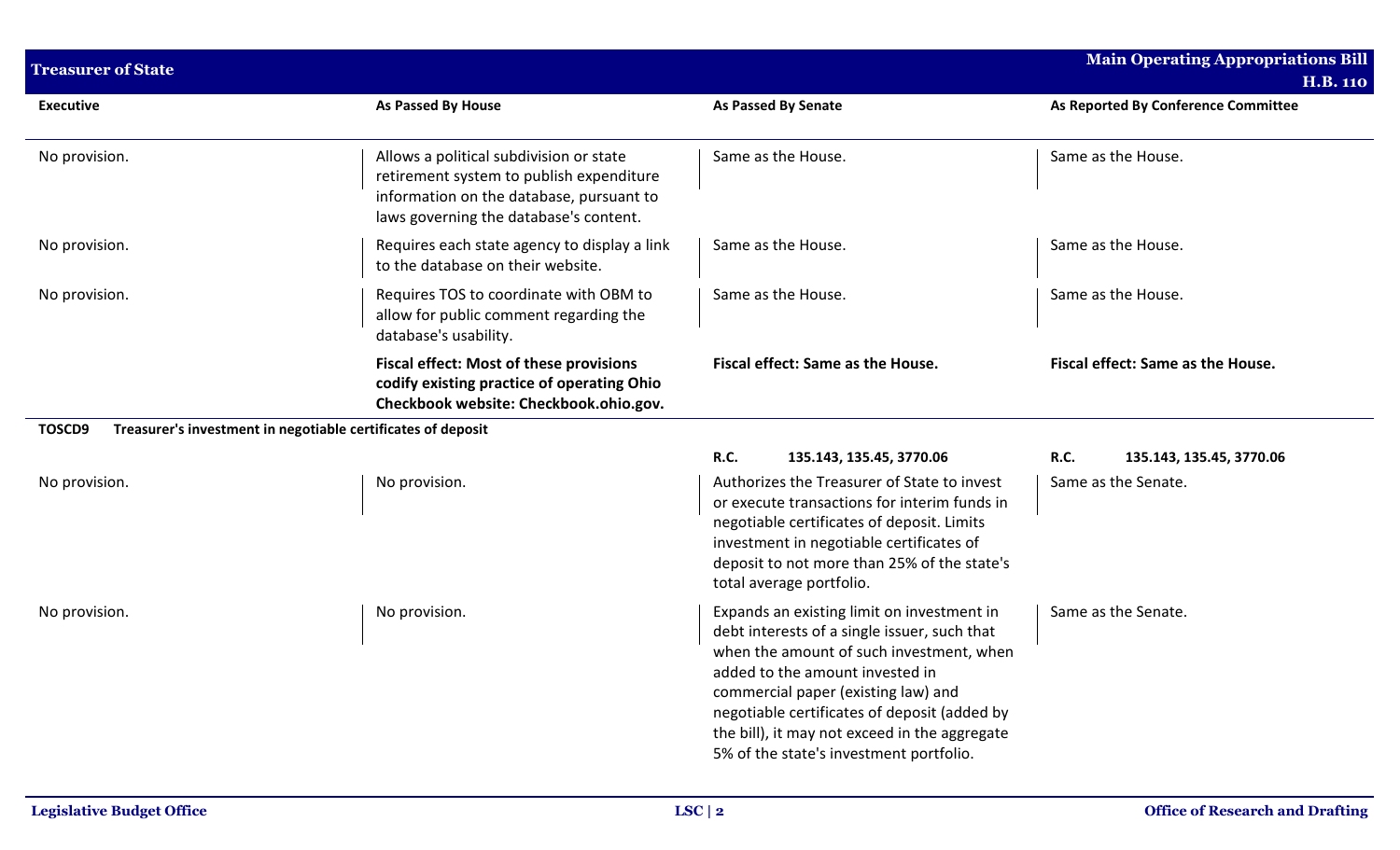| <b>Treasurer of State</b>                                                                                                                                                                                                                                                                                                                                                                                                                                                                                                                                                               |                        |                                                                                                             | <b>Main Operating Appropriations Bill</b>              |
|-----------------------------------------------------------------------------------------------------------------------------------------------------------------------------------------------------------------------------------------------------------------------------------------------------------------------------------------------------------------------------------------------------------------------------------------------------------------------------------------------------------------------------------------------------------------------------------------|------------------------|-------------------------------------------------------------------------------------------------------------|--------------------------------------------------------|
| <b>Executive</b>                                                                                                                                                                                                                                                                                                                                                                                                                                                                                                                                                                        | As Passed By House     | <b>As Passed By Senate</b>                                                                                  | <b>H.B. 110</b><br>As Reported By Conference Committee |
|                                                                                                                                                                                                                                                                                                                                                                                                                                                                                                                                                                                         |                        | <b>Fiscal effect: Expands current options for</b><br>investment of state interim funds by the<br>Treasurer. | Fiscal effect: Same as the Senate.                     |
| <b>Office of the Sinking Fund</b><br>TOSCD1                                                                                                                                                                                                                                                                                                                                                                                                                                                                                                                                             |                        |                                                                                                             |                                                        |
| 413.20<br>Section:                                                                                                                                                                                                                                                                                                                                                                                                                                                                                                                                                                      | 413.20<br>Section:     | Section:<br>413.20                                                                                          | Section:<br>413.20                                     |
| Specifies that appropriation item 090401,<br>Office of the Sinking Fund, be used to pay<br>costs incurred by or on behalf of the<br>Commissioners of the Sinking Fund and the<br>Public Facilities Commission with respect to<br>State of Ohio general obligation bonds or<br>notes.                                                                                                                                                                                                                                                                                                    | Same as the Executive. | Same as the Executive.                                                                                      | Same as the Executive.                                 |
| Requires the GRF to be reimbursed for such<br>costs relating to the issuance and<br>administration of Highway Capital<br>Improvement bonds or notes authorized<br>under Ohio Constitution, Article VIII, Section<br>2m and Chapter 151 of the Revised Code<br>from appropriation item 155902, Highway<br>Capital Improvement Bond Retirement Fund<br>(Fund 7072), by intrastate transfer voucher<br>pursuant to a certification by the Office of<br>the Sinking Fund of the actual amounts<br>used. Appropriates amounts necessary to<br>provide such reimbursements from Fund<br>7072. | Same as the Executive. | Same as the Executive.                                                                                      | Same as the Executive.                                 |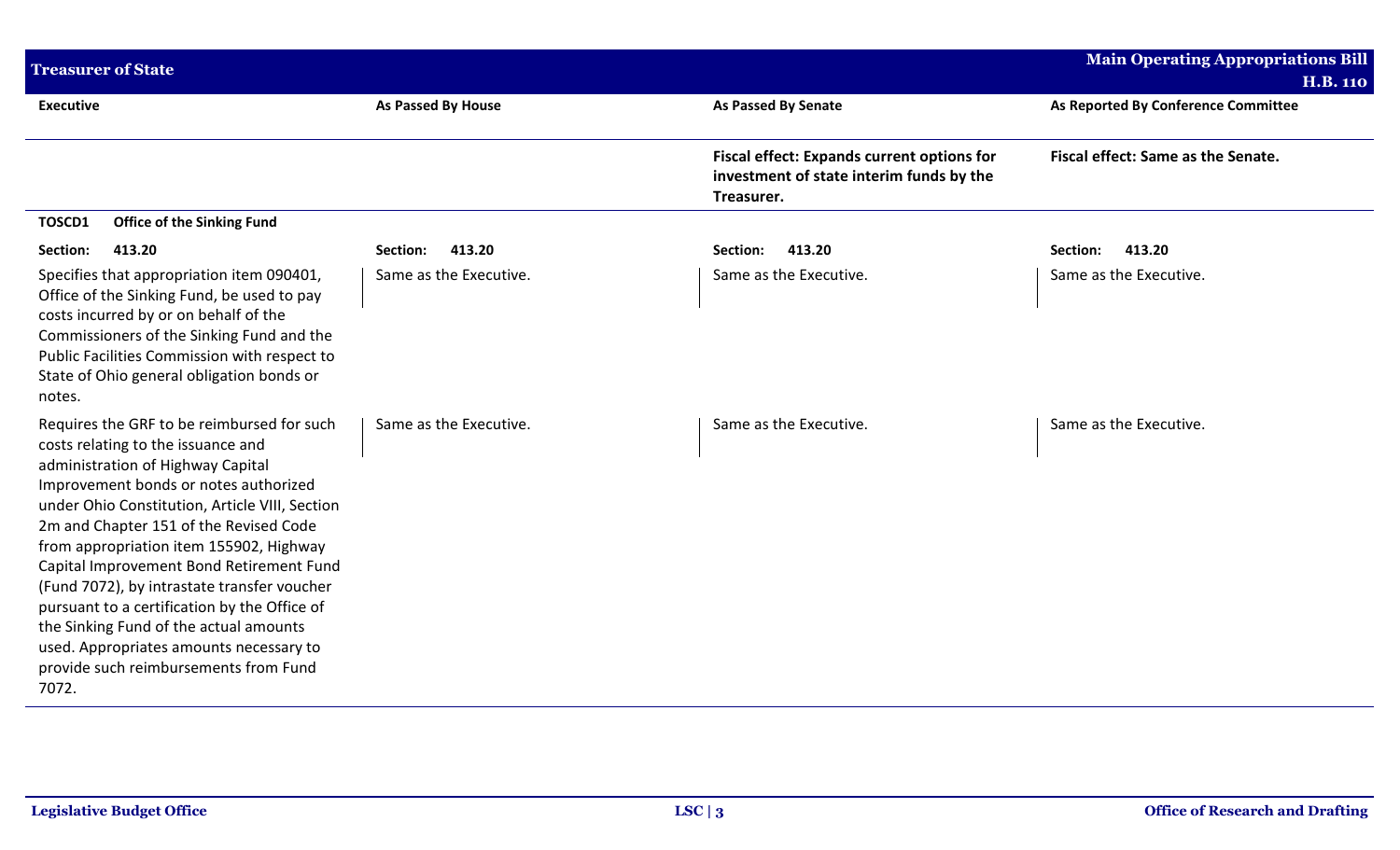| <b>Treasurer of State</b>                                                                                                                                                                                                                                                                                                                                                                  |                        |                            | <b>Main Operating Appropriations Bill</b> |
|--------------------------------------------------------------------------------------------------------------------------------------------------------------------------------------------------------------------------------------------------------------------------------------------------------------------------------------------------------------------------------------------|------------------------|----------------------------|-------------------------------------------|
|                                                                                                                                                                                                                                                                                                                                                                                            |                        |                            | <b>H.B. 110</b>                           |
| Executive                                                                                                                                                                                                                                                                                                                                                                                  | As Passed By House     | <b>As Passed By Senate</b> | As Reported By Conference Committee       |
| TOSCD <sub>2</sub><br><b>STABLE account administration</b>                                                                                                                                                                                                                                                                                                                                 |                        |                            |                                           |
| 413.20<br>Section:                                                                                                                                                                                                                                                                                                                                                                         | 413.20<br>Section:     | 413.20<br>Section:         | 413.20<br>Section:                        |
| Requires appropriation item 090613, STABLE<br>Account Administration, to be used for<br>administration of the Achieve a Better Living<br>Experience (ABLE) account program.                                                                                                                                                                                                                | Same as the Executive. | Same as the Executive.     | Same as the Executive.                    |
| <b>Tax Refunds</b><br>TOSCD3                                                                                                                                                                                                                                                                                                                                                               |                        |                            |                                           |
| Section:<br>413.20                                                                                                                                                                                                                                                                                                                                                                         | 413.20<br>Section:     | 413.20<br>Section:         | 413.20<br>Section:                        |
| Requires appropriation item 090635, Tax<br>Refunds, to be used to pay specified tax<br>refunds. Appropriates additional amounts if<br>the Director of Budget and Management<br>determines that additional amounts are<br>necessary for that purpose.                                                                                                                                       | Same as the Executive. | Same as the Executive.     | Same as the Executive.                    |
| TOSCD4<br><b>Treasury management system</b>                                                                                                                                                                                                                                                                                                                                                |                        |                            |                                           |
| Section:<br>413.30                                                                                                                                                                                                                                                                                                                                                                         | 413.30<br>Section:     | 413.30<br>Section:         | 413.30<br>Section:                        |
| Requires appropriation item 090406,<br>Treasury Management System Lease Rental<br>Payments, to be used for payments during<br>the period from July 1, 2021 through June<br>30, 2023, pursuant to leases and agreements<br>with respect to financing the costs<br>associated with the acquisition,<br>development, implementation, and<br>integration of the Treasury Management<br>System. | Same as the Executive. | Same as the Executive.     | Same as the Executive.                    |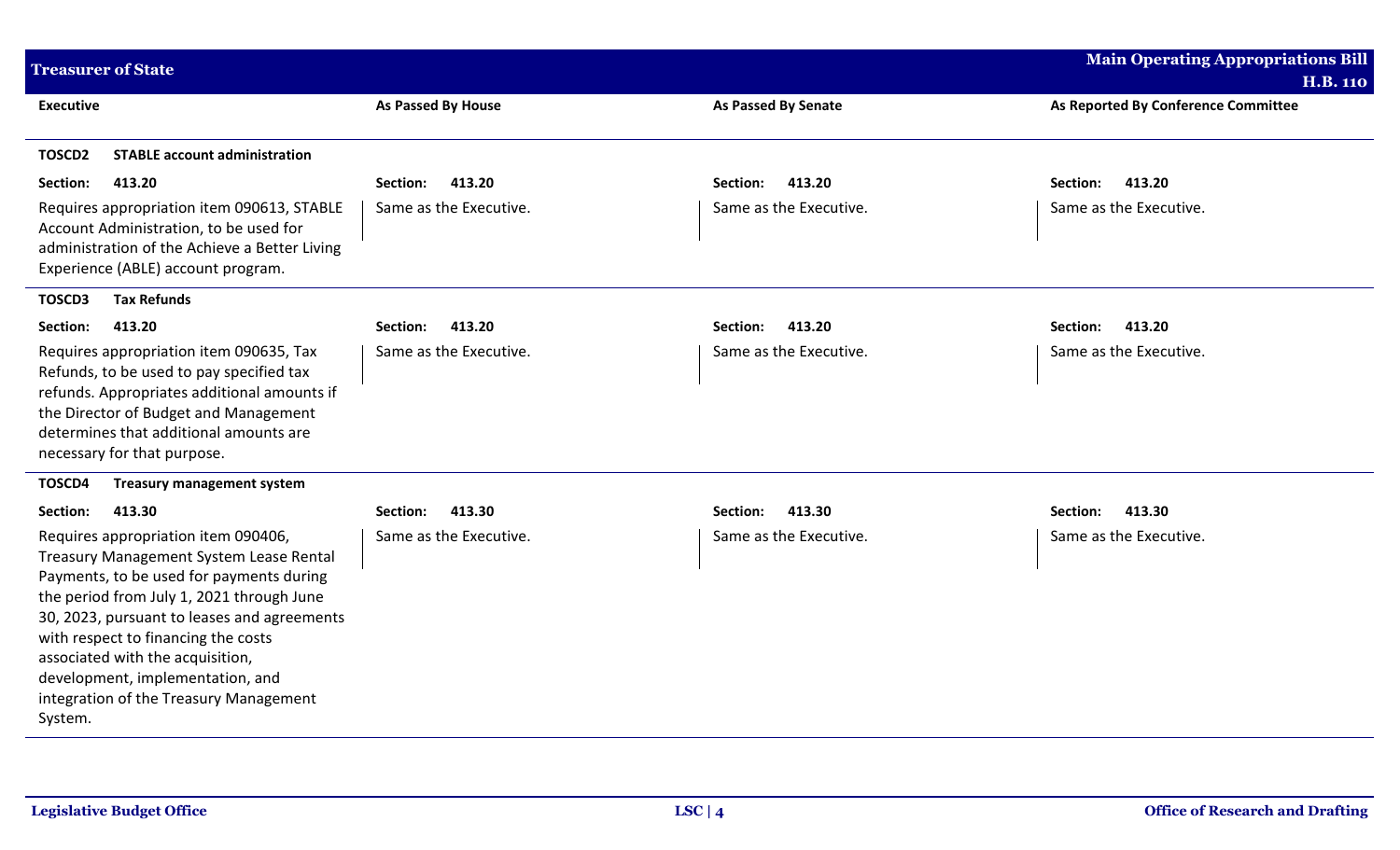| <b>Treasurer of State</b>                                                                                                                                                                                                                                                                                                                                                                                                                                                                                                                       |                        |                            | <b>Main Operating Appropriations Bill</b><br><b>H.B. 110</b> |
|-------------------------------------------------------------------------------------------------------------------------------------------------------------------------------------------------------------------------------------------------------------------------------------------------------------------------------------------------------------------------------------------------------------------------------------------------------------------------------------------------------------------------------------------------|------------------------|----------------------------|--------------------------------------------------------------|
| <b>Executive</b>                                                                                                                                                                                                                                                                                                                                                                                                                                                                                                                                | As Passed By House     | <b>As Passed By Senate</b> | As Reported By Conference Committee                          |
| <b>OhioMeansJobs Workforce Development Revolving Loan Program</b><br><b>TOSCD5</b>                                                                                                                                                                                                                                                                                                                                                                                                                                                              |                        |                            |                                                              |
| Section:<br>413.40                                                                                                                                                                                                                                                                                                                                                                                                                                                                                                                              | 413.40<br>Section:     | 413.40<br>Section:         | 413.40<br>Section:                                           |
| Requires appropriation item 090610,<br>OhioMeansJobs Workforce Development, to<br>be used to provide loans to individuals for<br>workforce training.                                                                                                                                                                                                                                                                                                                                                                                            | Same as the Executive. | Same as the Executive.     | Same as the Executive.                                       |
| Earmarks up to \$250,000 in each fiscal year<br>to provide for administration of the<br>program, and reappropriates unexpended<br>and unencumbered funds at the end of FY<br>2022 to be used for the same purpose in FY<br>2023.                                                                                                                                                                                                                                                                                                                | Same as the Executive. | Same as the Executive.     | Same as the Executive.                                       |
| Requires the Treasurer of State, during the<br>second half of FY 2023, to determine if<br>funding sources will be adequate to support<br>the FY 2023 appropriation, and permits the<br>Treasurer to request up to \$325,000 from<br>the Controlling Board if funding sources are<br>determined to be inadequate. Specifies that<br>the request should be for a transfer from<br>the Controlling Board Emergency<br>Purposes/Contingencies Fund (Fund 5KM0)<br>to the OhioMeansJobs Workforce<br>Development Revolving Loan Fund (Fund<br>5NH0). | Same as the Executive. | Same as the Executive.     | Same as the Executive.                                       |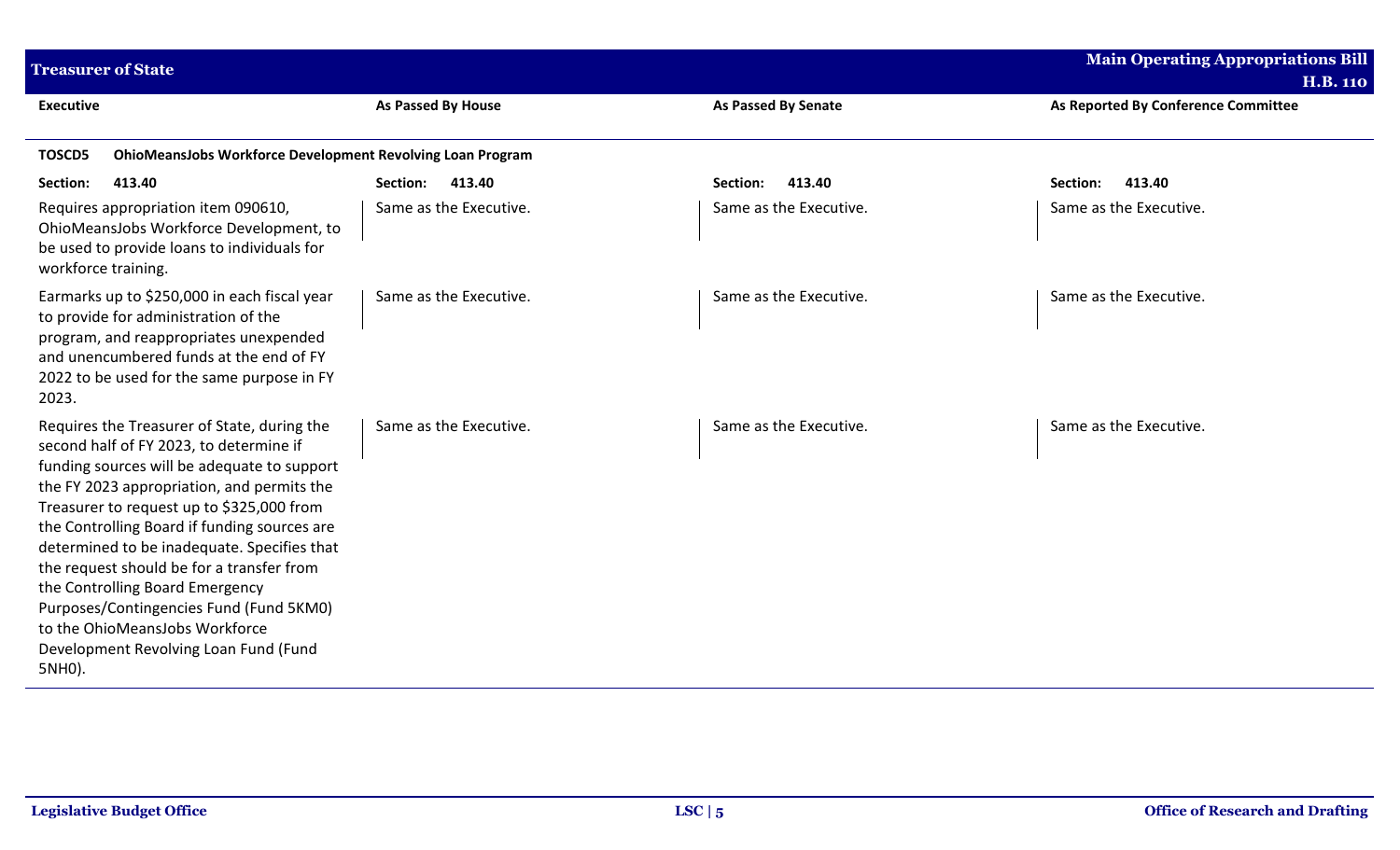| <b>Treasurer of State</b>                                                                                                                                                                                                                                                                                                                                                                                                                                                                                                                  |                                                                                                                                                                                                                                                                                                                                                                                                                                                                                                      |                                                                                                                                                                                                                   | <b>Main Operating Appropriations Bill</b><br><b>H.B. 110</b> |
|--------------------------------------------------------------------------------------------------------------------------------------------------------------------------------------------------------------------------------------------------------------------------------------------------------------------------------------------------------------------------------------------------------------------------------------------------------------------------------------------------------------------------------------------|------------------------------------------------------------------------------------------------------------------------------------------------------------------------------------------------------------------------------------------------------------------------------------------------------------------------------------------------------------------------------------------------------------------------------------------------------------------------------------------------------|-------------------------------------------------------------------------------------------------------------------------------------------------------------------------------------------------------------------|--------------------------------------------------------------|
| <b>Executive</b>                                                                                                                                                                                                                                                                                                                                                                                                                                                                                                                           | As Passed By House                                                                                                                                                                                                                                                                                                                                                                                                                                                                                   | <b>As Passed By Senate</b>                                                                                                                                                                                        | As Reported By Conference Committee                          |
| TOSCD6<br>Pay for Success Contract Fund                                                                                                                                                                                                                                                                                                                                                                                                                                                                                                    |                                                                                                                                                                                                                                                                                                                                                                                                                                                                                                      |                                                                                                                                                                                                                   |                                                              |
| Section:<br>701.10                                                                                                                                                                                                                                                                                                                                                                                                                                                                                                                         | 701.10, 413.50<br>Section:                                                                                                                                                                                                                                                                                                                                                                                                                                                                           | 701.10, 413.50<br>Section:                                                                                                                                                                                        | 701.10, 413.50<br>Section:                                   |
| Requires the State Pay for Success Contract<br>Fund (Fund 5VZ0) to be used for the purpose<br>of funding a pay for success project pursuant<br>to R.C. 113.60.                                                                                                                                                                                                                                                                                                                                                                             | Same as the Executive.                                                                                                                                                                                                                                                                                                                                                                                                                                                                               | Same as the Executive.                                                                                                                                                                                            | Same as the Executive.                                       |
| Requires the Treasurer of State (TOS), in<br>consultation with the Director of<br>Administrative Services and the Chancellor<br>of Higher Education, to initiate a pay for<br>success contract with a service intermediary<br>and service provider to improve Ohio<br>National Guard Scholarship utilization and<br>postsecondary outcomes for scholarship<br>recipients. Specifies that the program must<br>be delivered to Ohio National Guard<br>members planning to matriculate at a state<br>institution of higher education in Ohio. | Same as the Executive.                                                                                                                                                                                                                                                                                                                                                                                                                                                                               | No provision.                                                                                                                                                                                                     | No provision.                                                |
| No provision.                                                                                                                                                                                                                                                                                                                                                                                                                                                                                                                              | Requires appropriation line item 090615,<br>State Pay for Success Contract Fund, to be<br>used to fund a pay for success contract with<br>OneFifteen Recovery for the purpose of<br>delivering the Providing Rigorous Outcomes<br>Generating Reliable Effects and<br>Strengthening Systems (PROGRESS) Program<br>and an independent evaluator contract.<br>Reappropriates any unexpended and<br>unencumbered funds remaining at the end<br>of FY 2022 in FY 2023 to be used for the<br>same purpose. | Same as the House, except the service<br>intermediary is changed from OneFifteen<br>Recovery to Foundation for Appalachian<br>Ohio, and the contract is changed to one for<br>a program for vision care services. | Same as the Senate.                                          |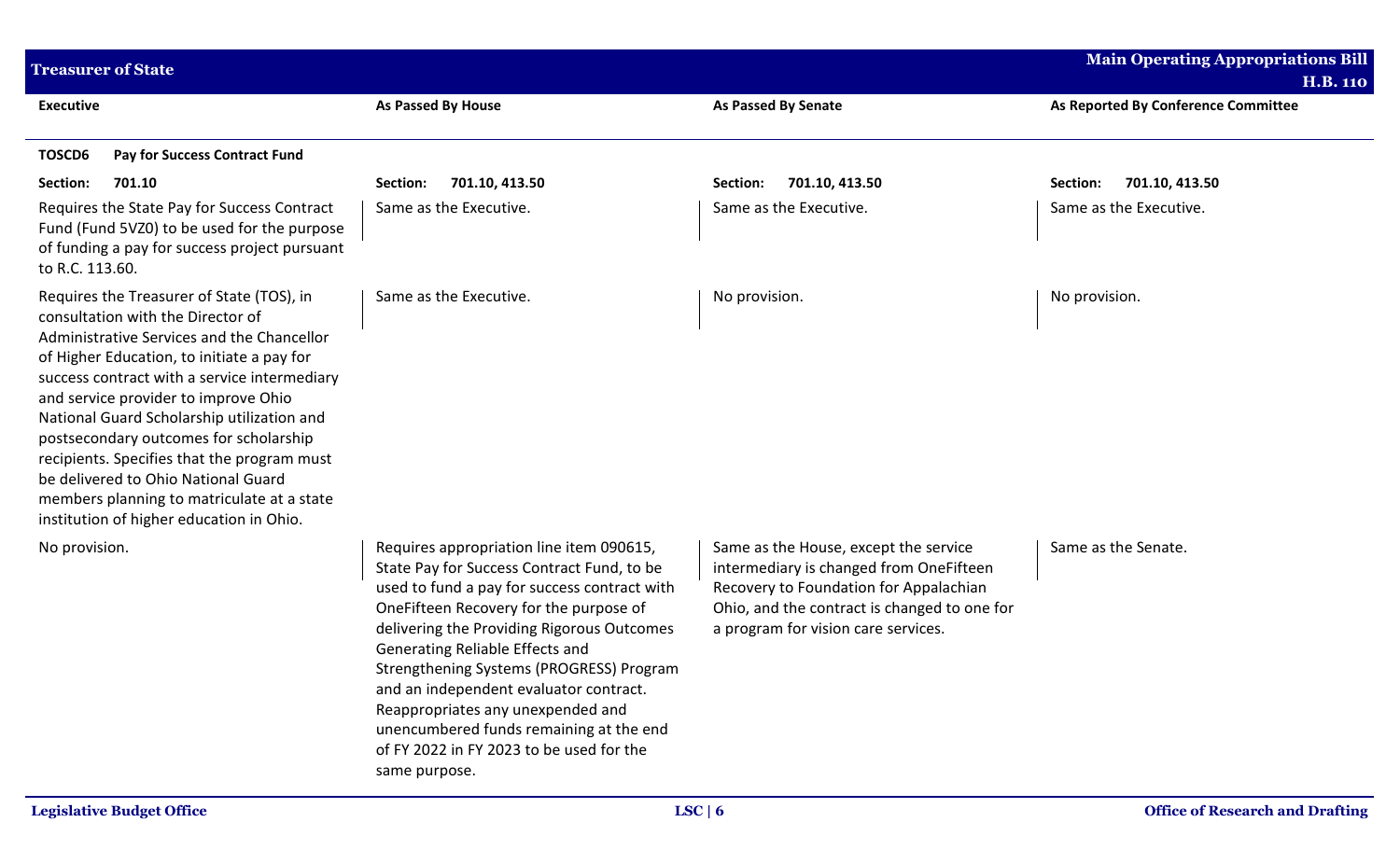| <b>Treasurer of State</b> |                                               |                                                  | <b>Main Operating Appropriations Bill</b> |
|---------------------------|-----------------------------------------------|--------------------------------------------------|-------------------------------------------|
|                           |                                               |                                                  | <b>H.B. 110</b>                           |
| <b>Executive</b>          | As Passed By House                            | <b>As Passed By Senate</b>                       | As Reported By Conference Committee       |
|                           |                                               |                                                  |                                           |
|                           | Fiscal effect: The House budget provides \$1  | <b>Fiscal effect: The Senate budget provides</b> | Fiscal effect: Same as the Senate.        |
|                           | million in FY 2022 in appropriation line item | \$1.2 million in FY 2022 in appropriation line   |                                           |
|                           | 090615, State Pay for Success Contract        | item 090615, State Pay for Success Contract      |                                           |
|                           | Fund.                                         | Fund.                                            |                                           |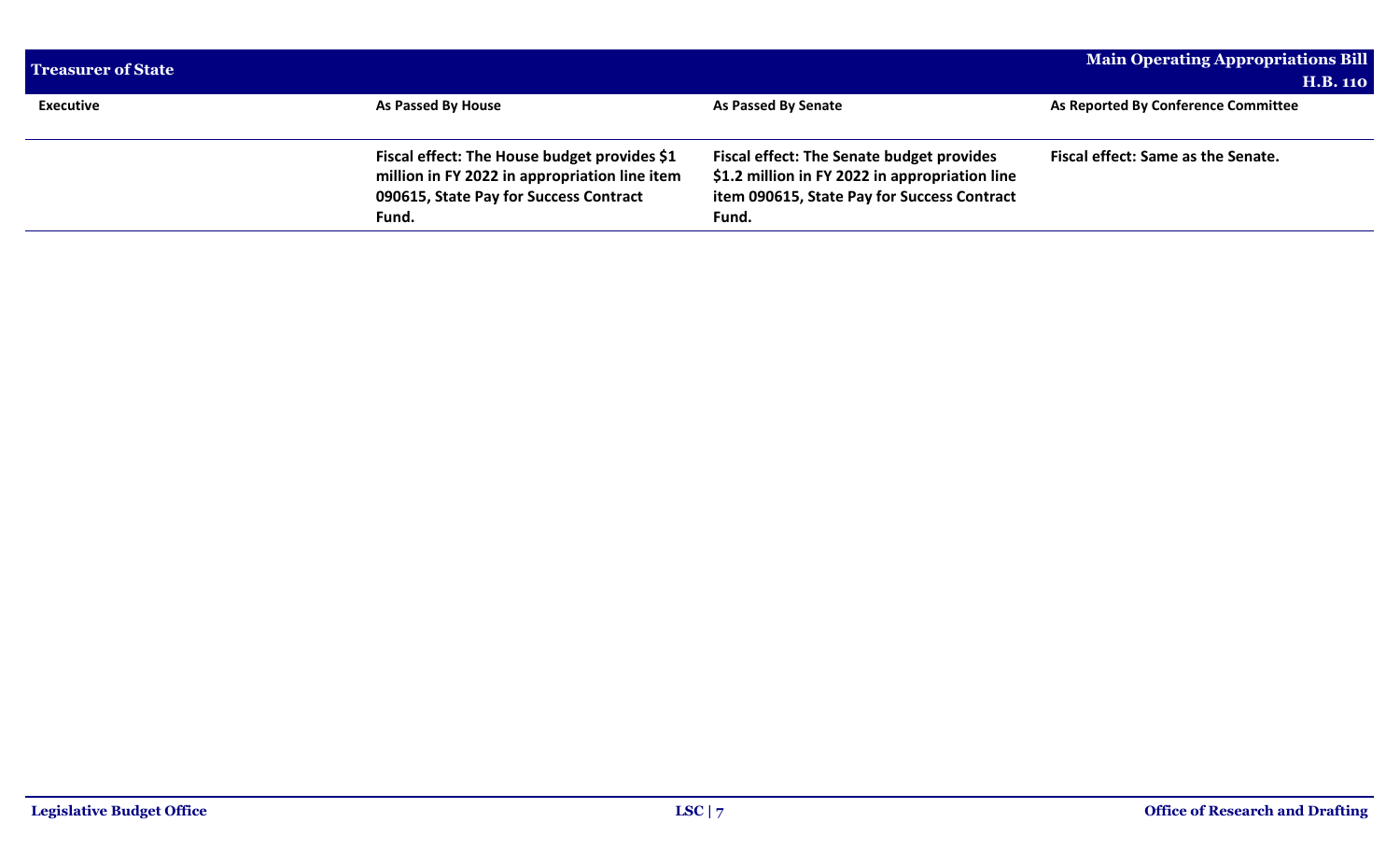| <b>Treasurer of State</b>                                             |                                                                                                                                                 |                                                                                                                                                                                                           | <b>Main Operating Appropriations Bill</b>              |
|-----------------------------------------------------------------------|-------------------------------------------------------------------------------------------------------------------------------------------------|-----------------------------------------------------------------------------------------------------------------------------------------------------------------------------------------------------------|--------------------------------------------------------|
| <b>Executive</b>                                                      | As Passed By House                                                                                                                              | As Passed By Senate                                                                                                                                                                                       | <b>H.B. 110</b><br>As Reported By Conference Committee |
| OBMCD63 Cash transfer from State Pay for Success Contract Fund to GRF |                                                                                                                                                 |                                                                                                                                                                                                           |                                                        |
|                                                                       |                                                                                                                                                 | 509.25<br>Section:                                                                                                                                                                                        | 509.25<br>Section:                                     |
| No provision.                                                         | No provision.                                                                                                                                   | Requires the Director of Budget and<br>Management to transfer \$5,000,000 from<br>the State Pay for Success Contract Fund<br>(Fund 5VZ0) to the GRF on July 1, 2022 or as<br>soon as possible thereafter. | Same as the Senate.                                    |
| <b>OBMCD50 GRF transfer to State Pay for Success Contract Fund</b>    |                                                                                                                                                 |                                                                                                                                                                                                           |                                                        |
|                                                                       | 512.50<br>Section:                                                                                                                              | 512.50<br>Section:                                                                                                                                                                                        | 512.50<br>Section:                                     |
| No provision.                                                         | Requires the OBM Director to transfer<br>\$1,000,000 cash in FY 2022 from the GRF to<br>the State Pay for Success Contract Fund<br>(Fund 5VZ0). | Same as the House, but increases the<br>transfer amount to \$1,200,000.                                                                                                                                   | Same as the Senate.                                    |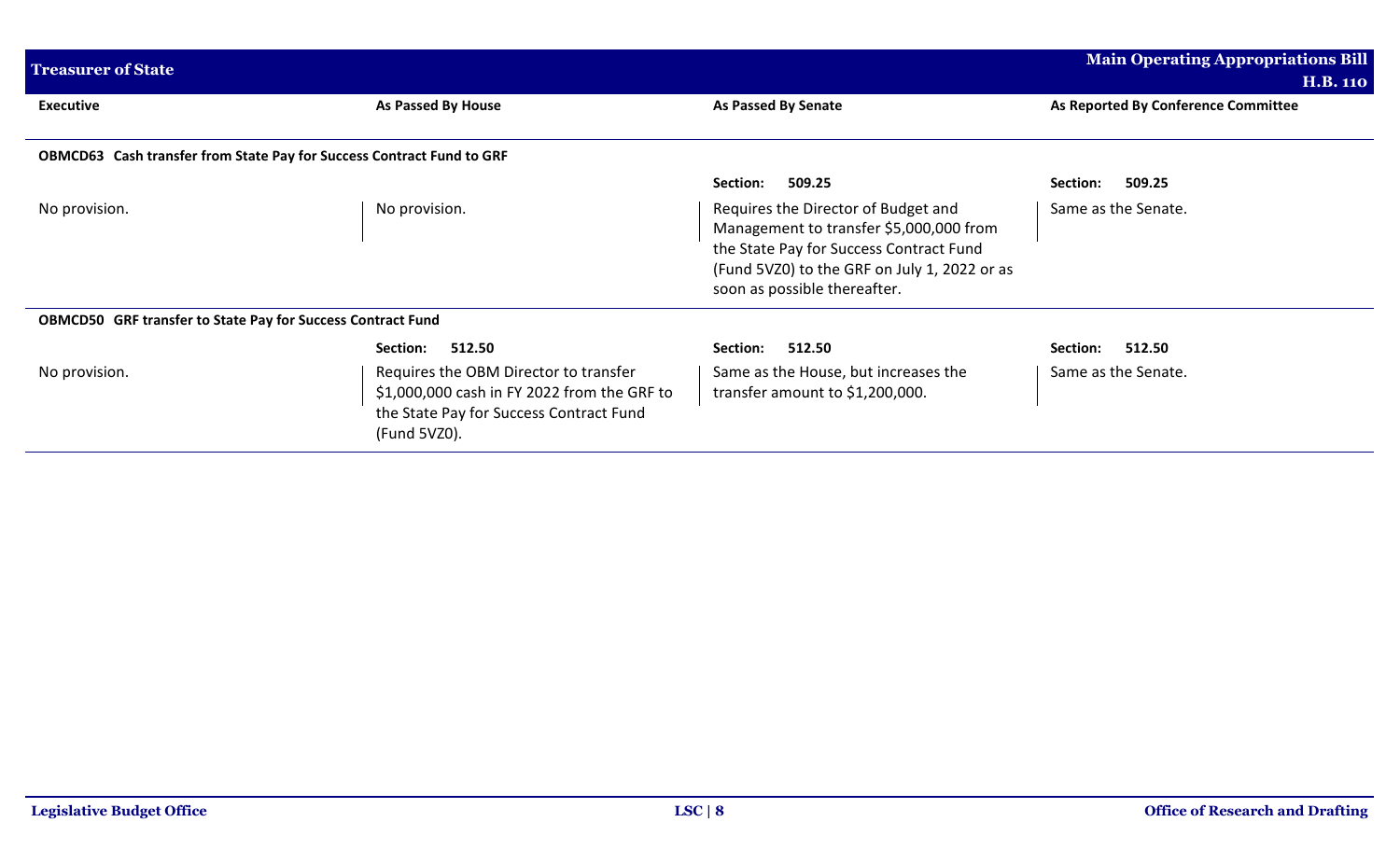| <b>Treasurer of State</b>                                |                    |                                                                                                                                                                                                                                                                                                                                               | <b>Main Operating Appropriations Bill</b> |
|----------------------------------------------------------|--------------------|-----------------------------------------------------------------------------------------------------------------------------------------------------------------------------------------------------------------------------------------------------------------------------------------------------------------------------------------------|-------------------------------------------|
|                                                          |                    |                                                                                                                                                                                                                                                                                                                                               | <b>H.B. 110</b>                           |
| <b>Executive</b>                                         | As Passed By House | <b>As Passed By Senate</b>                                                                                                                                                                                                                                                                                                                    | As Reported By Conference Committee       |
| <b>COMCD35</b> Banks Fund conversion to a custodial fund |                    |                                                                                                                                                                                                                                                                                                                                               |                                           |
|                                                          |                    | R.C.<br>1121.30, 1121.29                                                                                                                                                                                                                                                                                                                      |                                           |
| No provision.                                            | No provision.      | Converts the Banks Fund from a state<br>treasury fund to a custodial fund. Requires<br>the Treasurer of State to disburse money<br>from the fund upon order of the<br>Superintendent of Financial Institutions, and<br>requires the disbursements be used to<br>defray the administrative costs of the<br>Division of Financial Institutions. | No provision.                             |
|                                                          |                    | Fiscal effect: This would allow for the<br>Division of Financial Institutions to use the<br><b>Banks Fund (Fund 5440) without legislative</b><br>appropriation. Fund 5440 is used to cover<br>the cost of overseeing state-chartered<br>financial institutions.                                                                               |                                           |